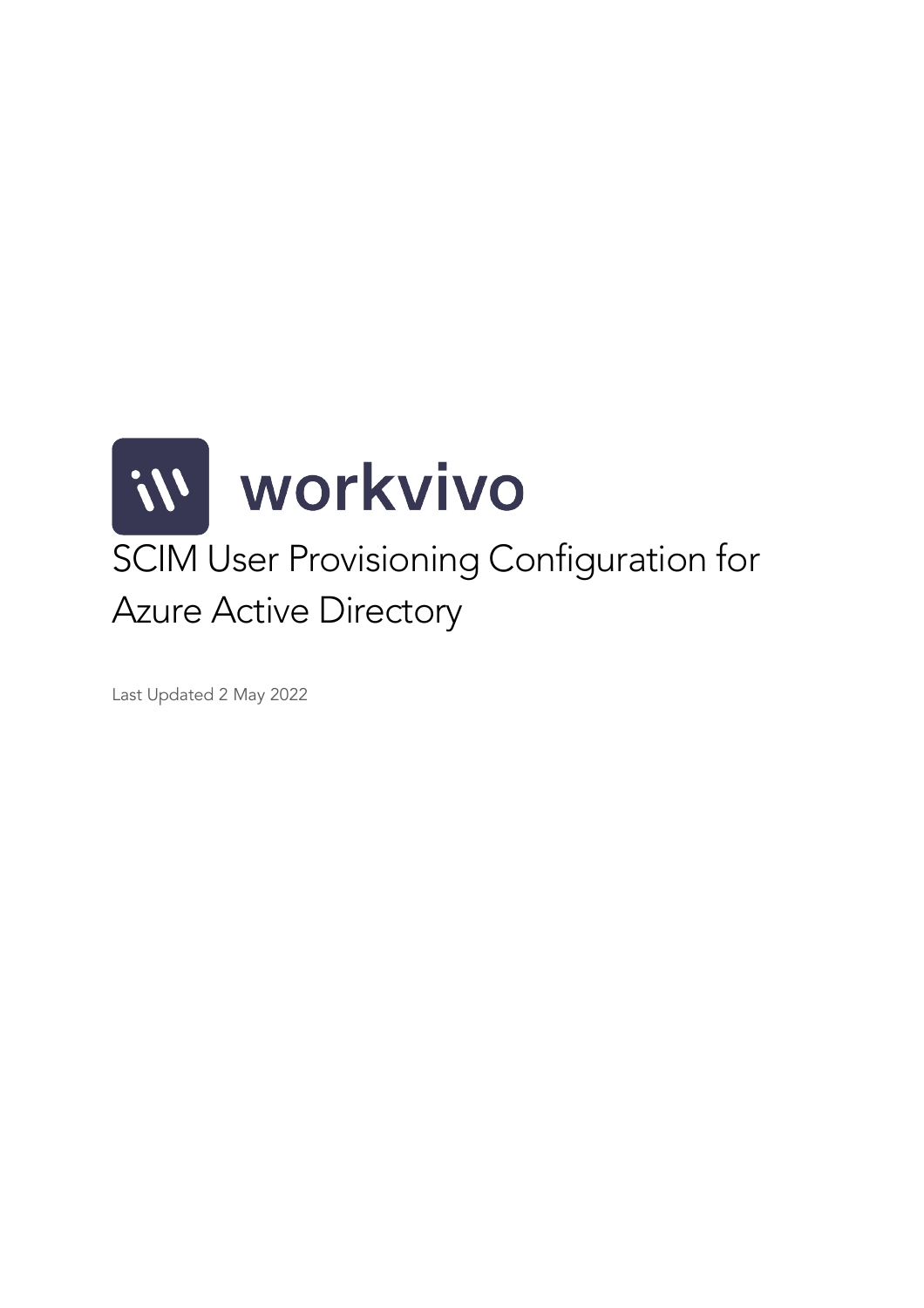# Table of Contents

- 1. 3
- 2. 4
- 3. 5
- 4. 7
- 5. 9
- 6. 10
- 7. 12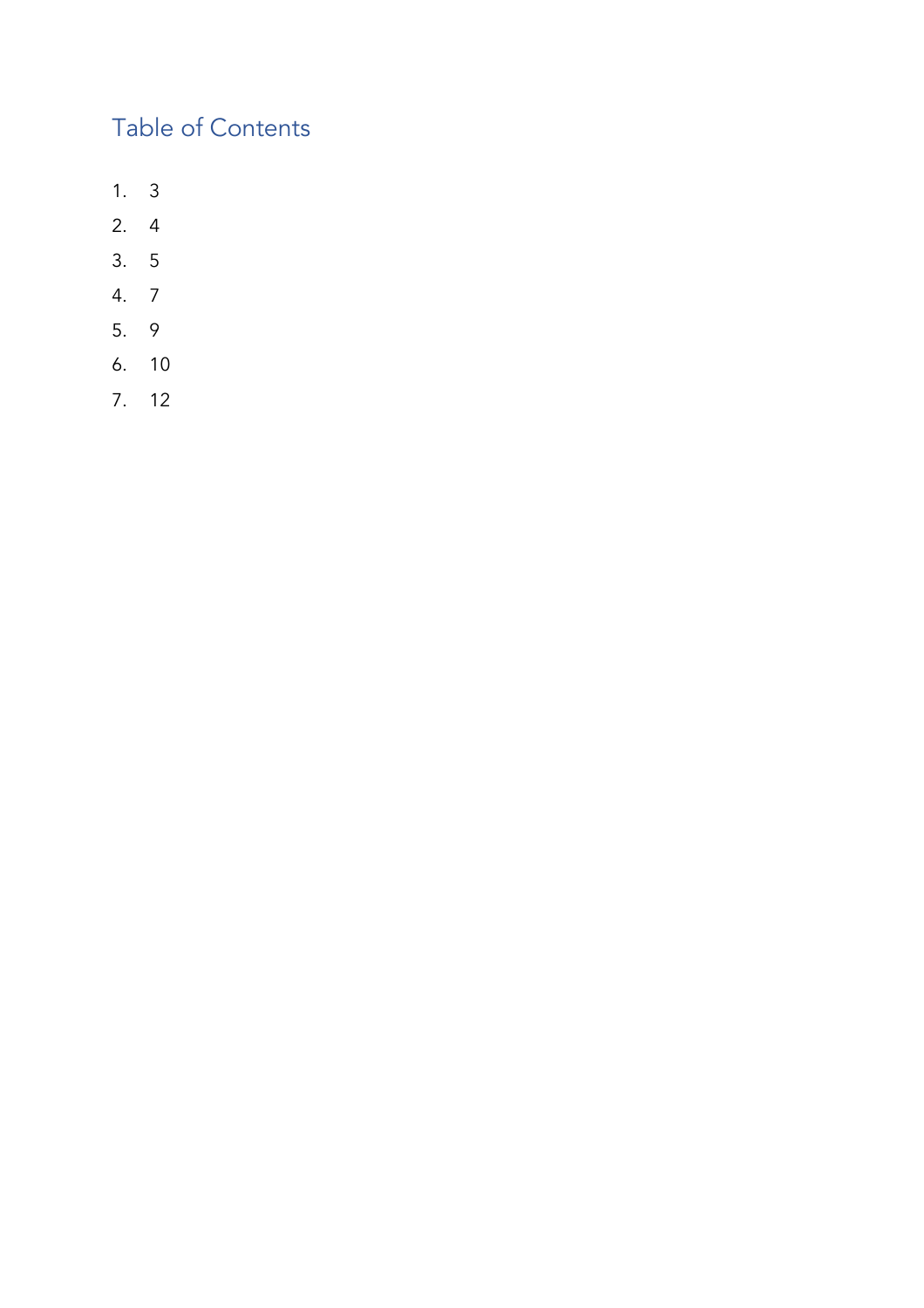### 1. Disclaimer and Confidentiality Notice

The information contained in these documents is confidential, privileged and only for the information of the intended recipient and may not be used, published or redistributed without the prior written consent of Workvivo Ltd.

The opinions expressed are in good faith and while every care has been taken in preparing these documents, Workvivo makes no representations and gives no warranties of whatever nature in respect of these documents, including but not limited to the accuracy or completeness of any information, facts and/or opinions contained therein.

Workvivo Ltd, its subsidiaries, the directors, employees and agents cannot be held liable for the use of and reliance of the opinions, estimates, forecasts and findings in these documents.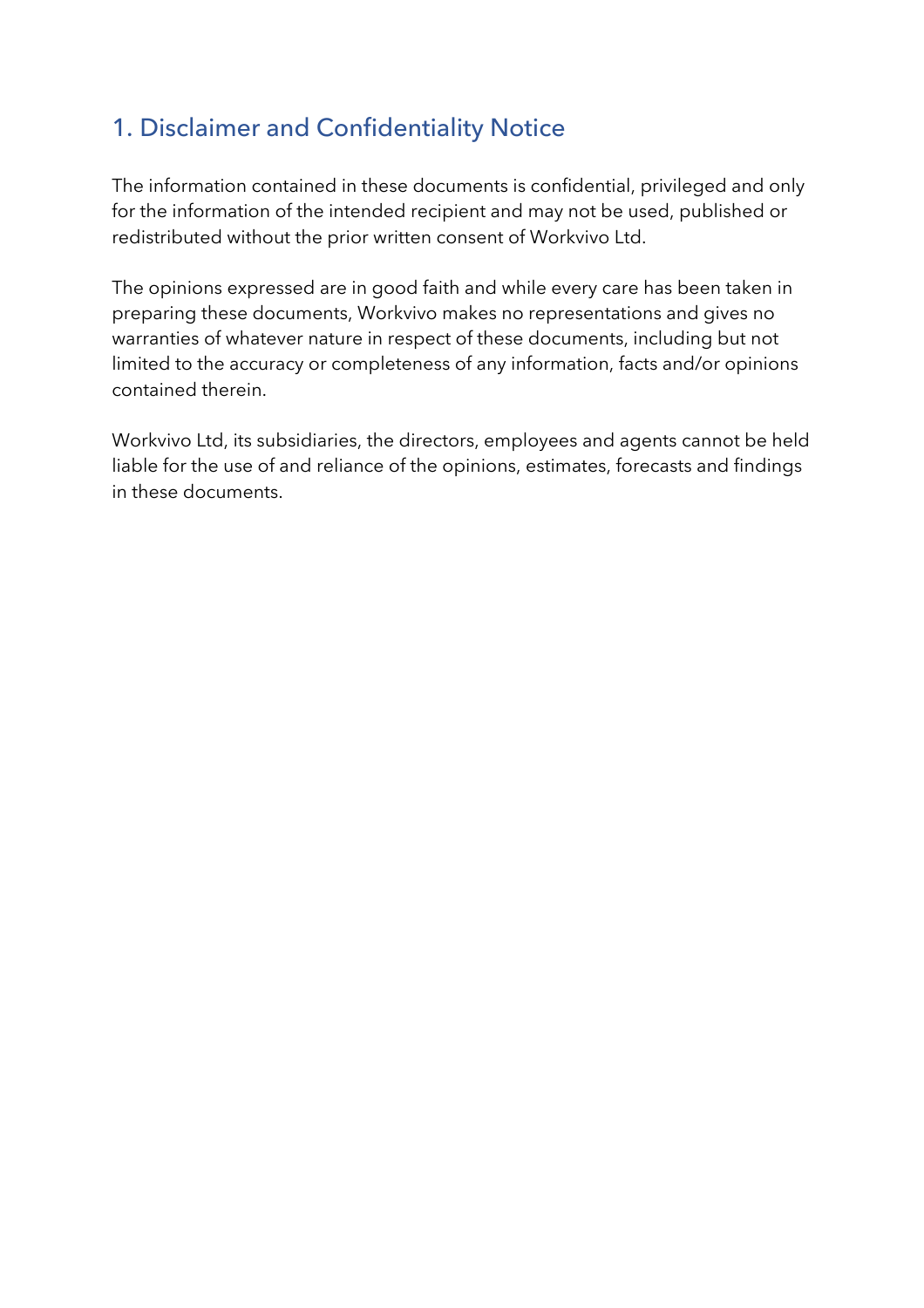### 2. Executive Summary

This document provides guidelines on how to configure Microsoft's Azure Active Directory (Azure AD) identity management system to automatically provision user accounts to Workvivo over an industry standard protocol called SCIM (System for Cross-domain Identity Management).

Workvivo support automatic user provisioning via a series of SCIM 2.0 compatible RESTful JSON APIs. In this document, you will learn how to set up Azure AD to provision users to Workvivo using these APIs.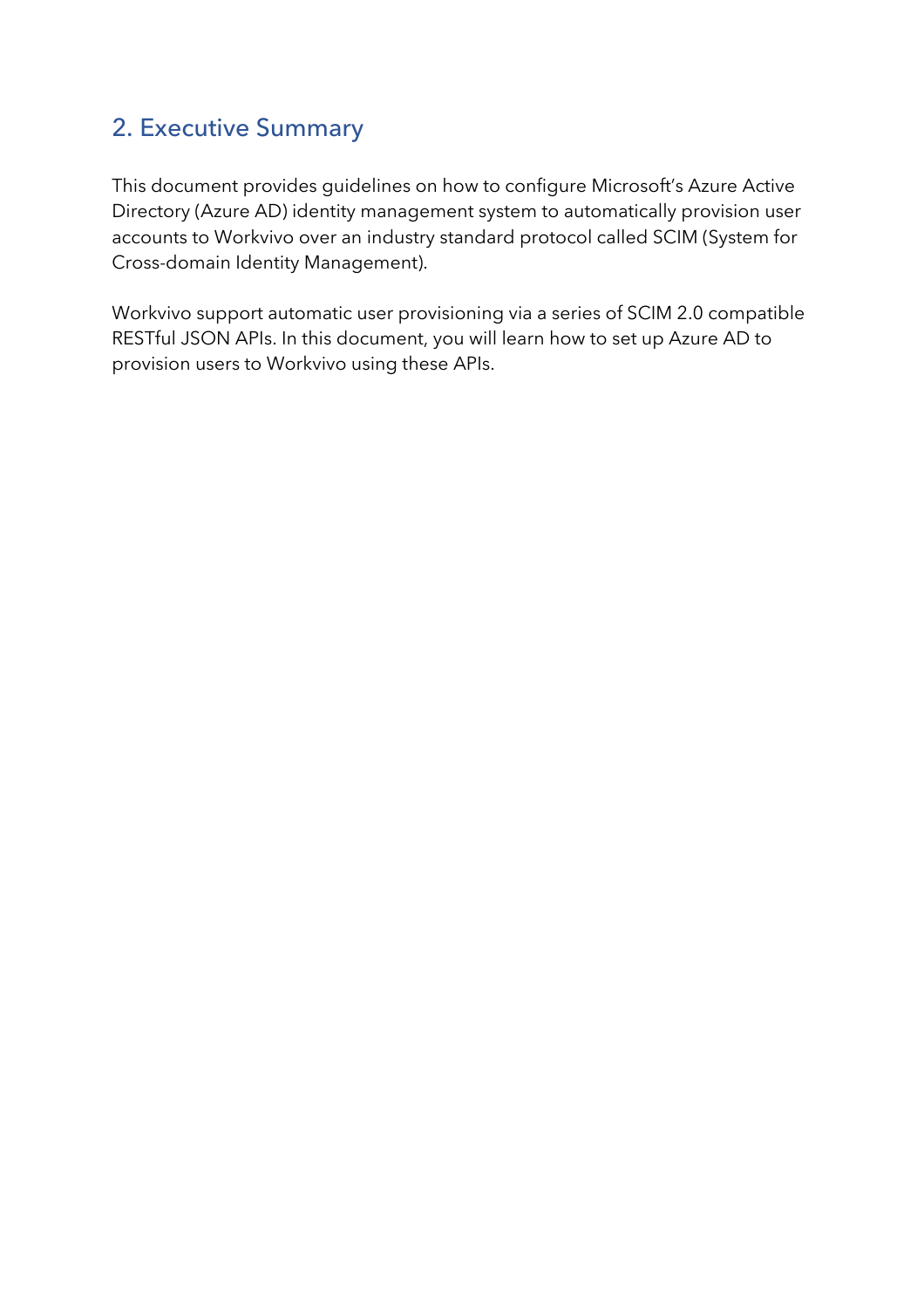### 3. Adding Workvivo as an Enterprise application in Azure AD

The first step to configuring Workvivo in Azure AD is to set Workvivo up as an Enterprise application using the Azure portal.

*If you have already set up Workvivo as an application in Azure AD for Single Sign On purposes, you can skip this step and go directly to the existing Workvivo application in Azure AD.*

The first step to configuring Workvivo in Azure AD is to add it as an Enterprise application in your Azure AD directory. In the Azure portal, select "Enterprise applications" from the main navigation in your Azure AD directory.

| Home ><br>Workvivo Limited   Overview<br>Azure Active Directory<br>$\ll$<br>③ Manage tenants [ 7] What's new<br><b>E</b> Preview features $\overline{A}$ Got feedback? $\vee$<br>$+$ Add $\vee$<br><b>O</b> Overview<br>Overview<br>Monitoring<br>Tutorials<br><b>EE</b> Preview features<br>X Diagnose and solve problems<br>Search your tenant<br>Manage<br><b>Basic information</b><br>& Users<br>113<br>Name<br>Users<br>& Groups<br><b>Bullet</b> External Identities<br>Ø.<br>Tenant ID<br>Groups<br>R<br>Roles and administrators<br>Applications<br>15<br>Primary domain<br>Administrative units<br>Devices<br>$\overline{4}$<br>License<br>Enterprise applications<br><b>Devices</b><br>Alerts<br>E. App registrations<br>Upcoming TLS 1.0, 1.1 and 3DES deprecation<br>A Identity Governance<br>. e.<br>Please enable support for TLS 1.2 on<br><b>E</b> Application proxy<br>clients(applications/platform) to avoid any service<br>impact.<br><b>S</b> Custom security attributes<br>(Preview)<br>Learn more El<br>Licenses<br>My feed<br>Azure AD Connect<br>Custom domain names<br><b>Azure AD Connect</b><br>Mobility (MDM and MAM)<br>Not enabled<br>Password reset<br>Sync has never run<br><b>II</b> Company branding<br>Go to Azure AD Connect<br><b>D</b> User settings<br>   Properties<br>Feature highlights<br>Security<br>Monitoring<br><b>Authentication methods</b><br><b>Azure AD Domain Services</b><br><b>Access reviews</b><br>۵<br>Make sure only the right people have continued<br>Configure your users in the authentication methods<br>Lift-and-shift legacy applications running on-<br>Sign-in logs<br>policy to enable passwordless authentication<br>premises into Azure.<br>access.<br>Audit logs<br>Provisioning logs<br>https://portal.azure.com/#blade/Microsoft_AAD_IAM/ActiveDirectoryMenuBlade/EnterpriseApps | <b>Microsoft Azure</b><br>$\equiv$ | <b>E &amp; Q &amp; O R</b><br>$O$ Search resources, services, and docs (G+/) |  |
|-------------------------------------------------------------------------------------------------------------------------------------------------------------------------------------------------------------------------------------------------------------------------------------------------------------------------------------------------------------------------------------------------------------------------------------------------------------------------------------------------------------------------------------------------------------------------------------------------------------------------------------------------------------------------------------------------------------------------------------------------------------------------------------------------------------------------------------------------------------------------------------------------------------------------------------------------------------------------------------------------------------------------------------------------------------------------------------------------------------------------------------------------------------------------------------------------------------------------------------------------------------------------------------------------------------------------------------------------------------------------------------------------------------------------------------------------------------------------------------------------------------------------------------------------------------------------------------------------------------------------------------------------------------------------------------------------------------------------------------------------------------------------------------------------------------------------------------------------------------|------------------------------------|------------------------------------------------------------------------------|--|
|                                                                                                                                                                                                                                                                                                                                                                                                                                                                                                                                                                                                                                                                                                                                                                                                                                                                                                                                                                                                                                                                                                                                                                                                                                                                                                                                                                                                                                                                                                                                                                                                                                                                                                                                                                                                                                                             |                                    |                                                                              |  |
|                                                                                                                                                                                                                                                                                                                                                                                                                                                                                                                                                                                                                                                                                                                                                                                                                                                                                                                                                                                                                                                                                                                                                                                                                                                                                                                                                                                                                                                                                                                                                                                                                                                                                                                                                                                                                                                             |                                    |                                                                              |  |
|                                                                                                                                                                                                                                                                                                                                                                                                                                                                                                                                                                                                                                                                                                                                                                                                                                                                                                                                                                                                                                                                                                                                                                                                                                                                                                                                                                                                                                                                                                                                                                                                                                                                                                                                                                                                                                                             |                                    |                                                                              |  |
|                                                                                                                                                                                                                                                                                                                                                                                                                                                                                                                                                                                                                                                                                                                                                                                                                                                                                                                                                                                                                                                                                                                                                                                                                                                                                                                                                                                                                                                                                                                                                                                                                                                                                                                                                                                                                                                             |                                    |                                                                              |  |
|                                                                                                                                                                                                                                                                                                                                                                                                                                                                                                                                                                                                                                                                                                                                                                                                                                                                                                                                                                                                                                                                                                                                                                                                                                                                                                                                                                                                                                                                                                                                                                                                                                                                                                                                                                                                                                                             |                                    |                                                                              |  |
|                                                                                                                                                                                                                                                                                                                                                                                                                                                                                                                                                                                                                                                                                                                                                                                                                                                                                                                                                                                                                                                                                                                                                                                                                                                                                                                                                                                                                                                                                                                                                                                                                                                                                                                                                                                                                                                             |                                    |                                                                              |  |
|                                                                                                                                                                                                                                                                                                                                                                                                                                                                                                                                                                                                                                                                                                                                                                                                                                                                                                                                                                                                                                                                                                                                                                                                                                                                                                                                                                                                                                                                                                                                                                                                                                                                                                                                                                                                                                                             |                                    |                                                                              |  |
|                                                                                                                                                                                                                                                                                                                                                                                                                                                                                                                                                                                                                                                                                                                                                                                                                                                                                                                                                                                                                                                                                                                                                                                                                                                                                                                                                                                                                                                                                                                                                                                                                                                                                                                                                                                                                                                             |                                    |                                                                              |  |
|                                                                                                                                                                                                                                                                                                                                                                                                                                                                                                                                                                                                                                                                                                                                                                                                                                                                                                                                                                                                                                                                                                                                                                                                                                                                                                                                                                                                                                                                                                                                                                                                                                                                                                                                                                                                                                                             |                                    |                                                                              |  |
|                                                                                                                                                                                                                                                                                                                                                                                                                                                                                                                                                                                                                                                                                                                                                                                                                                                                                                                                                                                                                                                                                                                                                                                                                                                                                                                                                                                                                                                                                                                                                                                                                                                                                                                                                                                                                                                             |                                    |                                                                              |  |
|                                                                                                                                                                                                                                                                                                                                                                                                                                                                                                                                                                                                                                                                                                                                                                                                                                                                                                                                                                                                                                                                                                                                                                                                                                                                                                                                                                                                                                                                                                                                                                                                                                                                                                                                                                                                                                                             |                                    |                                                                              |  |
|                                                                                                                                                                                                                                                                                                                                                                                                                                                                                                                                                                                                                                                                                                                                                                                                                                                                                                                                                                                                                                                                                                                                                                                                                                                                                                                                                                                                                                                                                                                                                                                                                                                                                                                                                                                                                                                             |                                    |                                                                              |  |
|                                                                                                                                                                                                                                                                                                                                                                                                                                                                                                                                                                                                                                                                                                                                                                                                                                                                                                                                                                                                                                                                                                                                                                                                                                                                                                                                                                                                                                                                                                                                                                                                                                                                                                                                                                                                                                                             |                                    |                                                                              |  |
|                                                                                                                                                                                                                                                                                                                                                                                                                                                                                                                                                                                                                                                                                                                                                                                                                                                                                                                                                                                                                                                                                                                                                                                                                                                                                                                                                                                                                                                                                                                                                                                                                                                                                                                                                                                                                                                             |                                    |                                                                              |  |
|                                                                                                                                                                                                                                                                                                                                                                                                                                                                                                                                                                                                                                                                                                                                                                                                                                                                                                                                                                                                                                                                                                                                                                                                                                                                                                                                                                                                                                                                                                                                                                                                                                                                                                                                                                                                                                                             |                                    |                                                                              |  |
|                                                                                                                                                                                                                                                                                                                                                                                                                                                                                                                                                                                                                                                                                                                                                                                                                                                                                                                                                                                                                                                                                                                                                                                                                                                                                                                                                                                                                                                                                                                                                                                                                                                                                                                                                                                                                                                             |                                    |                                                                              |  |
|                                                                                                                                                                                                                                                                                                                                                                                                                                                                                                                                                                                                                                                                                                                                                                                                                                                                                                                                                                                                                                                                                                                                                                                                                                                                                                                                                                                                                                                                                                                                                                                                                                                                                                                                                                                                                                                             |                                    |                                                                              |  |
|                                                                                                                                                                                                                                                                                                                                                                                                                                                                                                                                                                                                                                                                                                                                                                                                                                                                                                                                                                                                                                                                                                                                                                                                                                                                                                                                                                                                                                                                                                                                                                                                                                                                                                                                                                                                                                                             |                                    |                                                                              |  |
|                                                                                                                                                                                                                                                                                                                                                                                                                                                                                                                                                                                                                                                                                                                                                                                                                                                                                                                                                                                                                                                                                                                                                                                                                                                                                                                                                                                                                                                                                                                                                                                                                                                                                                                                                                                                                                                             |                                    |                                                                              |  |
|                                                                                                                                                                                                                                                                                                                                                                                                                                                                                                                                                                                                                                                                                                                                                                                                                                                                                                                                                                                                                                                                                                                                                                                                                                                                                                                                                                                                                                                                                                                                                                                                                                                                                                                                                                                                                                                             |                                    |                                                                              |  |
|                                                                                                                                                                                                                                                                                                                                                                                                                                                                                                                                                                                                                                                                                                                                                                                                                                                                                                                                                                                                                                                                                                                                                                                                                                                                                                                                                                                                                                                                                                                                                                                                                                                                                                                                                                                                                                                             |                                    |                                                                              |  |
|                                                                                                                                                                                                                                                                                                                                                                                                                                                                                                                                                                                                                                                                                                                                                                                                                                                                                                                                                                                                                                                                                                                                                                                                                                                                                                                                                                                                                                                                                                                                                                                                                                                                                                                                                                                                                                                             |                                    |                                                                              |  |
|                                                                                                                                                                                                                                                                                                                                                                                                                                                                                                                                                                                                                                                                                                                                                                                                                                                                                                                                                                                                                                                                                                                                                                                                                                                                                                                                                                                                                                                                                                                                                                                                                                                                                                                                                                                                                                                             |                                    |                                                                              |  |
|                                                                                                                                                                                                                                                                                                                                                                                                                                                                                                                                                                                                                                                                                                                                                                                                                                                                                                                                                                                                                                                                                                                                                                                                                                                                                                                                                                                                                                                                                                                                                                                                                                                                                                                                                                                                                                                             |                                    |                                                                              |  |
|                                                                                                                                                                                                                                                                                                                                                                                                                                                                                                                                                                                                                                                                                                                                                                                                                                                                                                                                                                                                                                                                                                                                                                                                                                                                                                                                                                                                                                                                                                                                                                                                                                                                                                                                                                                                                                                             |                                    |                                                                              |  |
|                                                                                                                                                                                                                                                                                                                                                                                                                                                                                                                                                                                                                                                                                                                                                                                                                                                                                                                                                                                                                                                                                                                                                                                                                                                                                                                                                                                                                                                                                                                                                                                                                                                                                                                                                                                                                                                             |                                    |                                                                              |  |
|                                                                                                                                                                                                                                                                                                                                                                                                                                                                                                                                                                                                                                                                                                                                                                                                                                                                                                                                                                                                                                                                                                                                                                                                                                                                                                                                                                                                                                                                                                                                                                                                                                                                                                                                                                                                                                                             |                                    |                                                                              |  |
|                                                                                                                                                                                                                                                                                                                                                                                                                                                                                                                                                                                                                                                                                                                                                                                                                                                                                                                                                                                                                                                                                                                                                                                                                                                                                                                                                                                                                                                                                                                                                                                                                                                                                                                                                                                                                                                             |                                    |                                                                              |  |
|                                                                                                                                                                                                                                                                                                                                                                                                                                                                                                                                                                                                                                                                                                                                                                                                                                                                                                                                                                                                                                                                                                                                                                                                                                                                                                                                                                                                                                                                                                                                                                                                                                                                                                                                                                                                                                                             |                                    |                                                                              |  |
|                                                                                                                                                                                                                                                                                                                                                                                                                                                                                                                                                                                                                                                                                                                                                                                                                                                                                                                                                                                                                                                                                                                                                                                                                                                                                                                                                                                                                                                                                                                                                                                                                                                                                                                                                                                                                                                             |                                    |                                                                              |  |

Next, click "New Application" to create a new enterprise application.

Select 'Create your own application'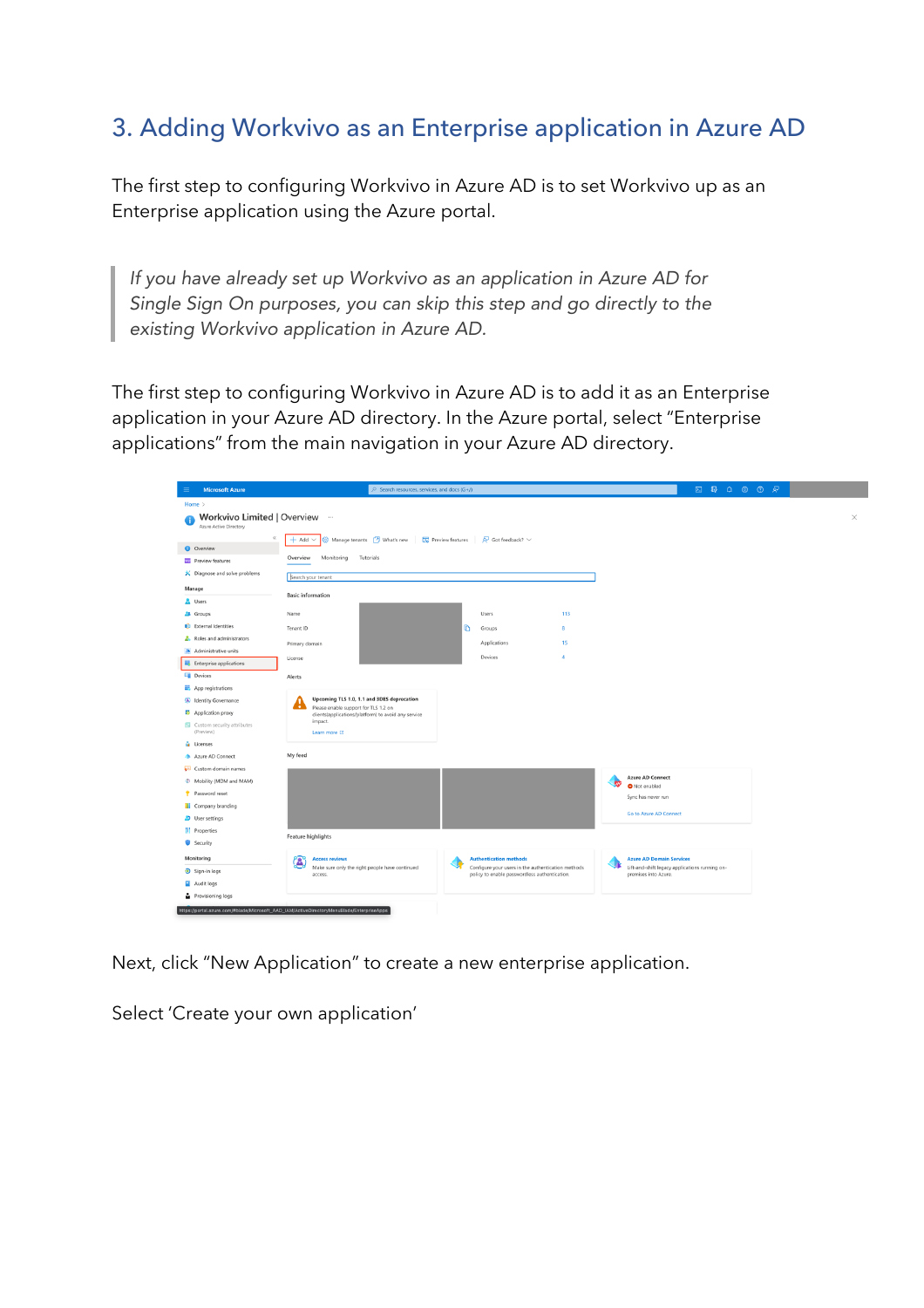| $=$<br><b>Microsoft Azure</b>                                           | $P$ Search resources, services, and docs (G+/)        |                                                                    |                                                                                                                                                                                                                                | 回 尋 0 @ ⑦ 尽                                | clara.walsh@workvivo.o.<br>Œ |
|-------------------------------------------------------------------------|-------------------------------------------------------|--------------------------------------------------------------------|--------------------------------------------------------------------------------------------------------------------------------------------------------------------------------------------------------------------------------|--------------------------------------------|------------------------------|
| Home > Workvivo Limited > Enterprise applications >                     |                                                       |                                                                    |                                                                                                                                                                                                                                |                                            |                              |
| <b>Browse Azure AD Gallery</b><br>$\sim$                                |                                                       |                                                                    |                                                                                                                                                                                                                                |                                            | ×                            |
| + Create your own application                                           | Request new gallery app   R Got feedback?             |                                                                    |                                                                                                                                                                                                                                |                                            |                              |
| your own application here.                                              |                                                       |                                                                    | The Azure AD App Gallery is a catalog of thousands of apps that make it easy to deploy and configure single sign-on (SSO) and automated user provisioning. When deploying an app from the App Gallery, you leverage prebuilt t |                                            |                              |
| O Search application                                                    | Single Sign-on : All<br>User Account Management : All | Categories : All                                                   |                                                                                                                                                                                                                                |                                            |                              |
| <b>Cloud platforms</b>                                                  |                                                       |                                                                    |                                                                                                                                                                                                                                |                                            |                              |
| <b>Amazon Web Services (AWS)</b>                                        | <b>Google Cloud Platform</b>                          | Oracle                                                             | SAP                                                                                                                                                                                                                            |                                            |                              |
|                                                                         |                                                       |                                                                    |                                                                                                                                                                                                                                |                                            |                              |
| dWS                                                                     |                                                       |                                                                    | <b>SAP</b>                                                                                                                                                                                                                     |                                            |                              |
|                                                                         |                                                       |                                                                    |                                                                                                                                                                                                                                |                                            |                              |
|                                                                         | Google Cloud                                          |                                                                    |                                                                                                                                                                                                                                |                                            |                              |
|                                                                         |                                                       |                                                                    |                                                                                                                                                                                                                                |                                            |                              |
| On-premises applications                                                |                                                       |                                                                    |                                                                                                                                                                                                                                |                                            |                              |
| Add an on-premises application                                          | <b>Learn about Application Proxy</b>                  |                                                                    | <b>Manage Application Proxy connectors</b>                                                                                                                                                                                     |                                            |                              |
| Configure Azure AD Application Proxy to enable secure remote<br>access. | to your on-premises applications.                     | Learn how to use Application Proxy to provide secure remote access | Connectors are lightweight agents that sit on-premises and facilitate<br>the outbound connection to the Application Proxy service.                                                                                             |                                            |                              |
|                                                                         |                                                       |                                                                    |                                                                                                                                                                                                                                |                                            |                              |
| D Federated SSO (D Provisioning                                         |                                                       |                                                                    |                                                                                                                                                                                                                                |                                            |                              |
|                                                                         |                                                       |                                                                    |                                                                                                                                                                                                                                |                                            |                              |
| <b>Featured applications</b>                                            |                                                       |                                                                    |                                                                                                                                                                                                                                |                                            |                              |
| <b>Adobe Identity</b>                                                   | <b>Atlassian Cloud</b>                                | <b>AWS Single-Account</b>                                          | Box                                                                                                                                                                                                                            | <b>Cisco AnyConnect</b>                    |                              |
| Management<br>Adobe Inc.                                                | Atlassian<br>த க                                      | Access<br>aws<br>Amazon                                            | Box<br>box<br>ூ ூ                                                                                                                                                                                                              | Cisco Systems, Inc.<br>க                   |                              |
| த ம<br>Adobe                                                            |                                                       | ЭФ                                                                 |                                                                                                                                                                                                                                |                                            |                              |
| <b>Cisco Webex</b>                                                      | Docusign                                              | <b>Dropbox Business</b>                                            | <b>FortiGate SSL VPN</b>                                                                                                                                                                                                       | Google Cloud / G Suite                     |                              |
| <b>Cisco</b> Goo                                                        | DocuSign Inc.<br>DS                                   | Dropbox                                                            | Fortinet<br>Ð                                                                                                                                                                                                                  | <b>Connector by Microsoft</b><br>Microsoft |                              |
| Webex ЭФ                                                                | 9 ம                                                   | த க                                                                |                                                                                                                                                                                                                                | Google Cloud<br>ЭФ                         |                              |

Enter a name for your App e.g. 'Workvivo' & select 'Integrate any other application you don't find in the gallery (Non-gallery)', click 'Create'

| Got feedback?                                                                                                                                                                     |
|-----------------------------------------------------------------------------------------------------------------------------------------------------------------------------------|
| If you are developing your own application, using Application Proxy, or want to integrate an<br>application that is not in the gallery, you can create your own application here. |
| What's the name of your app?                                                                                                                                                      |
| Input name                                                                                                                                                                        |
| What are you looking to do with your application?                                                                                                                                 |
| Configure Application Proxy for secure remote access to an on-premises application                                                                                                |
| Register an application to integrate with Azure AD (App you're developing)                                                                                                        |
| (b) Integrate any other application you don't find in the gallery (Non-gallery)                                                                                                   |
|                                                                                                                                                                                   |
|                                                                                                                                                                                   |
|                                                                                                                                                                                   |
|                                                                                                                                                                                   |
|                                                                                                                                                                                   |
|                                                                                                                                                                                   |
|                                                                                                                                                                                   |
|                                                                                                                                                                                   |
|                                                                                                                                                                                   |
|                                                                                                                                                                                   |
|                                                                                                                                                                                   |
|                                                                                                                                                                                   |
|                                                                                                                                                                                   |
|                                                                                                                                                                                   |
|                                                                                                                                                                                   |
|                                                                                                                                                                                   |
|                                                                                                                                                                                   |
|                                                                                                                                                                                   |
|                                                                                                                                                                                   |
|                                                                                                                                                                                   |
|                                                                                                                                                                                   |
|                                                                                                                                                                                   |
|                                                                                                                                                                                   |
|                                                                                                                                                                                   |

This would be a good time to assign the users and/or groups in Active Directory that you want to have access to the Workvivo application. To do this, navigate to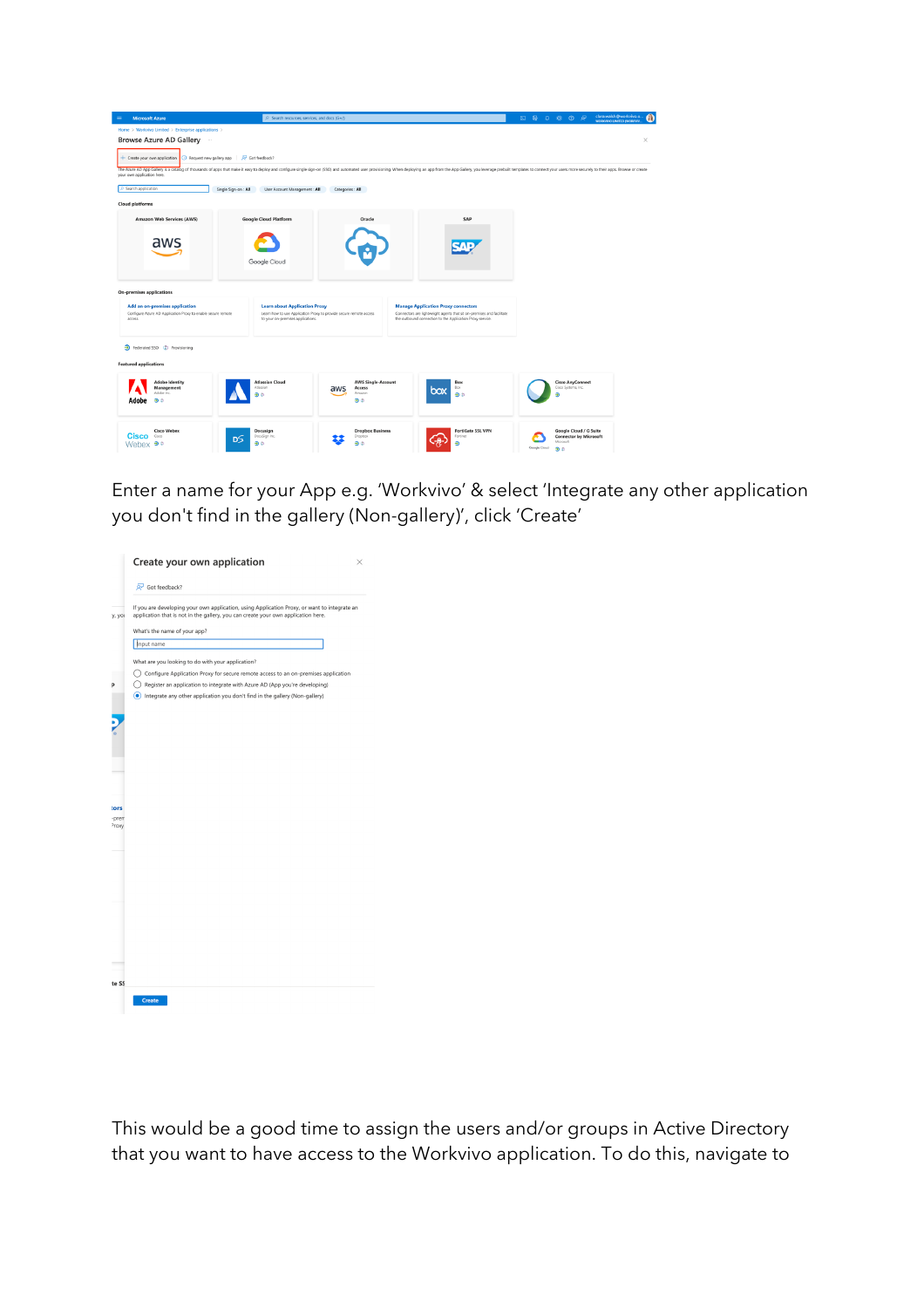the "Users and groups" menu option and click the "Add user" button. Don't worry, this will also allow you to add groups rather than just individual users.

*If you assign a group access to Workvivo, any users in that group will be automatically assigned access to Workvivo. This is much faster and easier to manage than assigning users individually.*

Next click "Users and groups", search or browse to find the users or groups you want to assign access and click "Select". Then back on the "Add Assignment" screen click "Assign" to assign the selected users and groups access to the Workvivo application.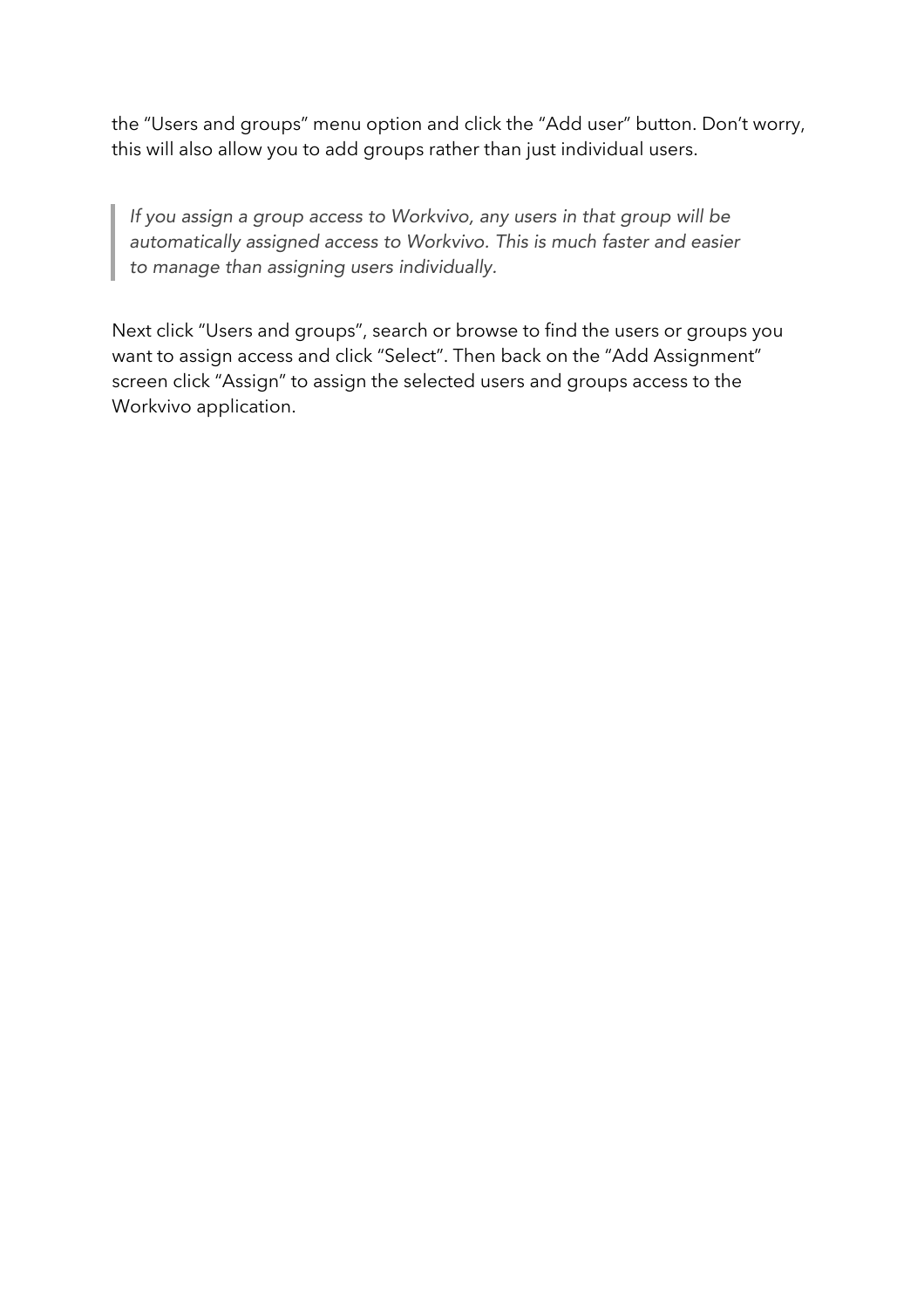### 4. Setting up Provisioning Tenant URL and Secret

If you skipped the previous step, navigate to the Workvivo application in your Azure AD instance. On the left-hand-side, under the "Mange" sub-navigation list, click on "Provisioning" to go to the provisioning setup screen.

By default, the "Provisioning Mode" is set to "Manual". Change this field to "Automatic" and a series of new fields will appear on the screen. The first step is to enter the Admin Credentials for the Workvivo SCIM API.

Under "Tenant URL" enter the following:

#### **https://[yourworkvivodomain]/scim/v2/scim**

Where "yourworkvivodomain" is the domain name for your Workvivo instance, e.g. xyzcompany.workvivo.com.

Under "Secret Token" enter the value provided to you by your Workvivo contact. Note that this token can't be recovered so if you lose it a new token will need to be generated and set up in Azure AD.

Press the "Test Connection" button – Azure AD should respond with a success message. Now press the "Save" button at the top of the screen - once again, Azure AD should respond with a success message.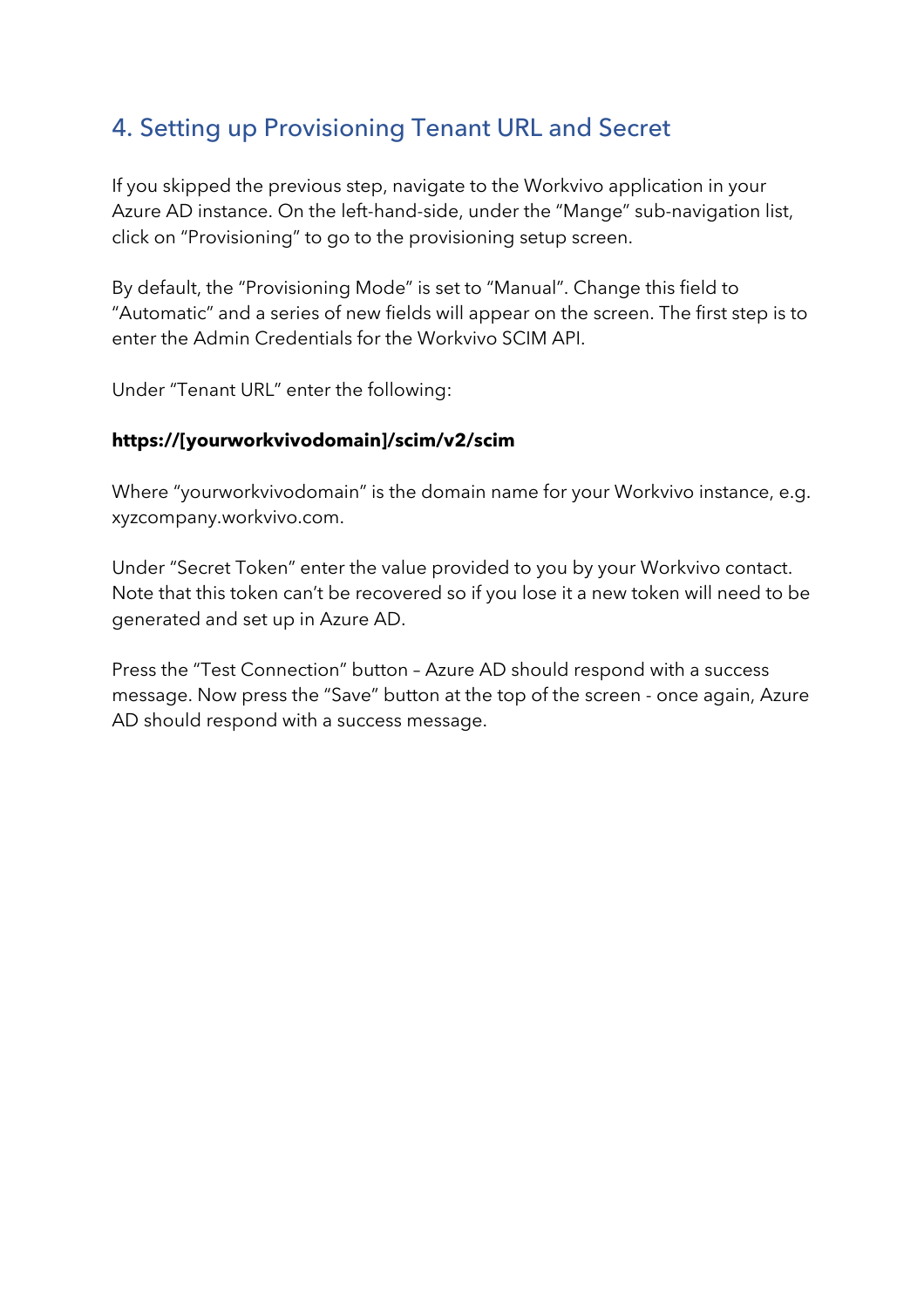## 5. Disabling AD Group Provisioning

At this point, there should be two records displayed under the Mappings section, as shown below:

| Mappings<br>Mappings allow you to define how data should flow between Azure Active Directory and customappsso. |                |
|----------------------------------------------------------------------------------------------------------------|----------------|
| <b>NAME</b>                                                                                                    | <b>ENABLED</b> |
| <b>Synchronize Azure Active Directory Groups to customappsso</b>                                               | Yes            |
| <b>Synchronize Azure Active Directory Users to customappsso</b>                                                | Yes            |

For the majority of customers, we don't need to synchronise AD groups as we can get the relevant team data required for Workvivo directly from the AD user resource. So click on the "Synchronise Azure Active Directory Groups to customappsso" link to edit the mappings for AD Groups.

On the screen that opens, under "Enabled" click "No" to disable AD Groups provisioning and click the "Save" button at the top of the screen. Click "Yes" to confirm your changes.

| A <sub>ttribute</sub> Mapping<br>Close                    |           |             |
|-----------------------------------------------------------|-----------|-------------|
| $\Box$ Save $\Box$ $\times$ Discard                       |           |             |
| * Name                                                    |           |             |
| Synchronize Azure Active Directory Groups to customappsso |           |             |
| Enabled                                                   |           |             |
| Yes                                                       | <b>No</b> |             |
| Source Object (Azure Active Directory)                    |           |             |
| Group                                                     |           | $\check{ }$ |
| Source Object Scope                                       |           |             |
|                                                           |           |             |

When this is completed, click the "X" at the top right of the window to close the Attribute Mapping screen and return to the previous screen. You should see "No" under the "Enabled" column for AD Groups in the Mappings section.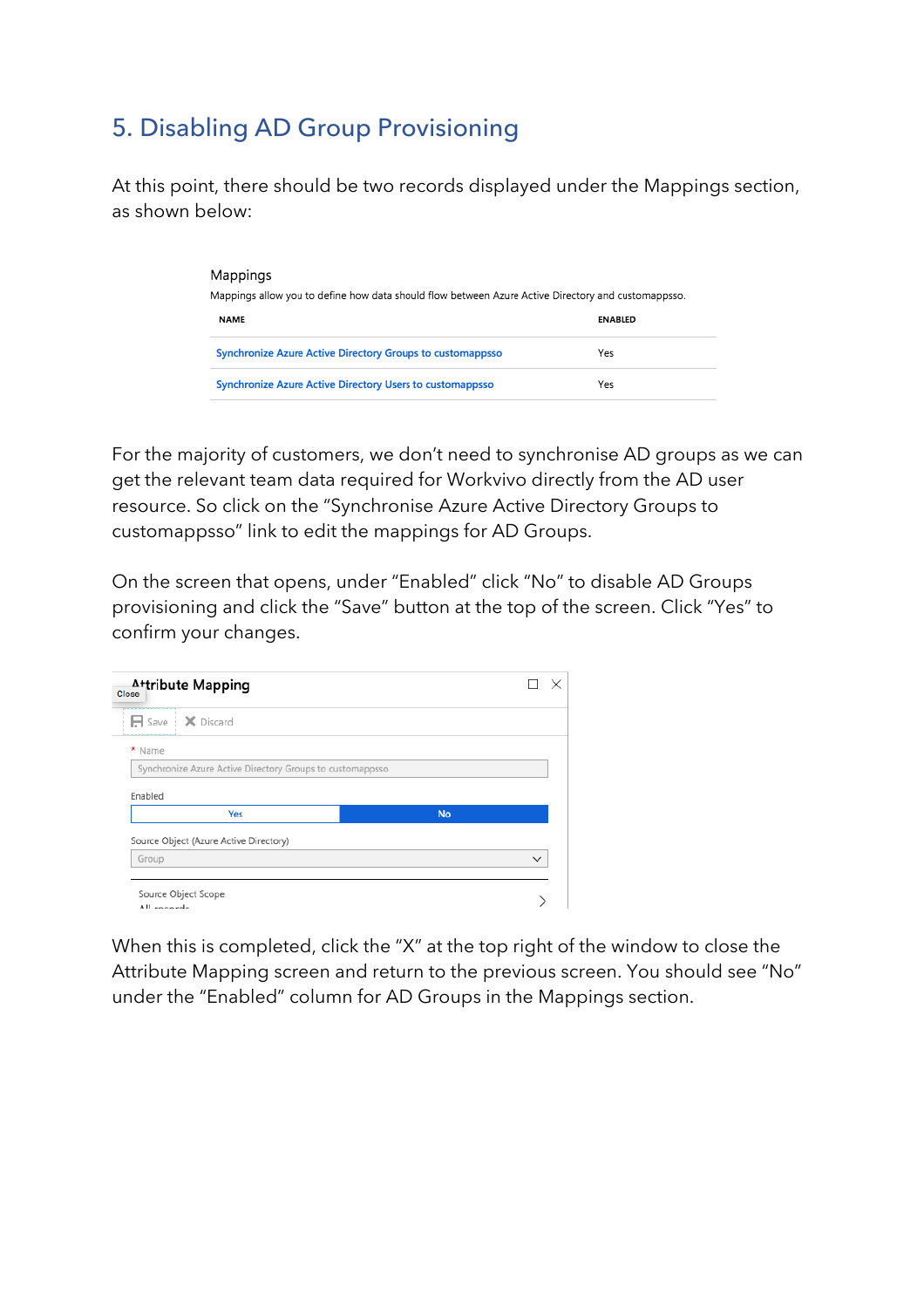## 6. Configuring AD User Mappings

The final step is to confirm the mappings for AD Users. Click on the link "Synchronise Azure Active Directory Users to customappsso" to open the Attribute Mapping screen for AD Users. Press the square icon (to the left of the "X") at the top right of the screen to enlarge it. Under "Attribute Mappings", verify that the Azure AD attributes being mapped are the correct ones for your organisation. In most cases the default options should work.

The following are the "Customappsso" attributes that are used in Workvivo, and how they are used:

#### ● externalId

Used by SCIM provisioning to determine when to add or update users in Workvivo.

#### ● userName

We map this to email in Workvivo. By default this is set to "userPrincipalName" in Azure AD – if this attribute's value is not an email address in your organisation you should use a different attribute here (e.g.  $"$ mail").

- name.givenName The user's first name.
- name.familyName The user's surname.
- title The user's job title.
- phoneNumbers[type eq "mobile"].value The user's mobile phone number. This is an optional field in Workvivo.

#### ● phoneNumbers[type eq "work"].value The user's direct dial number. This is an optional field in Workvivo.

● active Whether the user's account should be active or not.

#### ● department

The user's department. This will be set up as a team in Workvivo – if it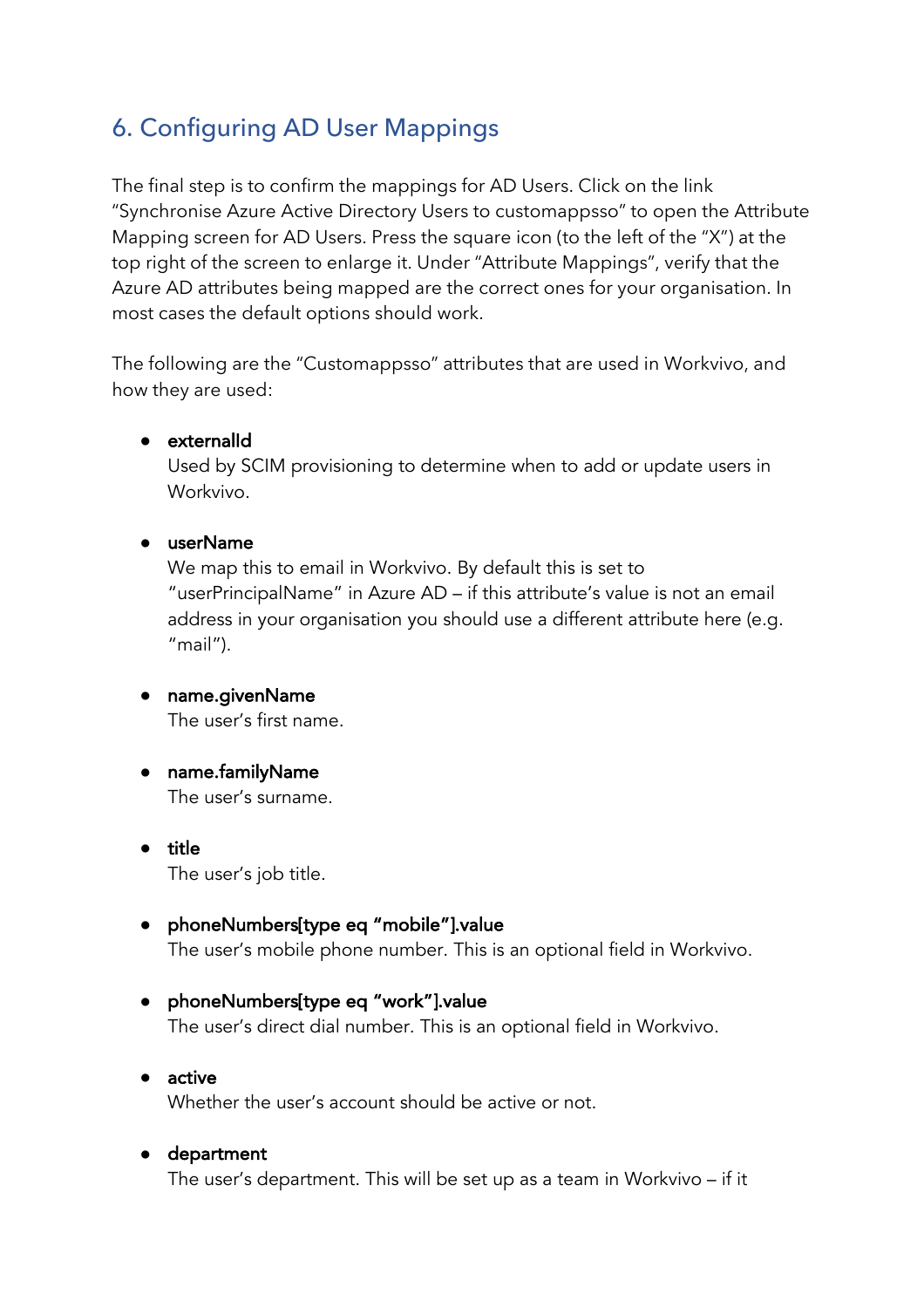doesn't already exist it will be created and the user will be assigned to it automatically.

### ● addresses[type eq "work"].locality

The user's location (defaults to "city" in Azure AD). This will be set up as a team in Workvivo – if it doesn't already exist it will be created and the user will be assigned to it automatically.

Again, most organisations shouldn't need to change the default mappings, but you can if you would like to use different Azure AD attributes for the given Workvivo field (e.g. use a different attribute for location other than "city").

When you are happy with the mappings, click the "X" button to close the window.